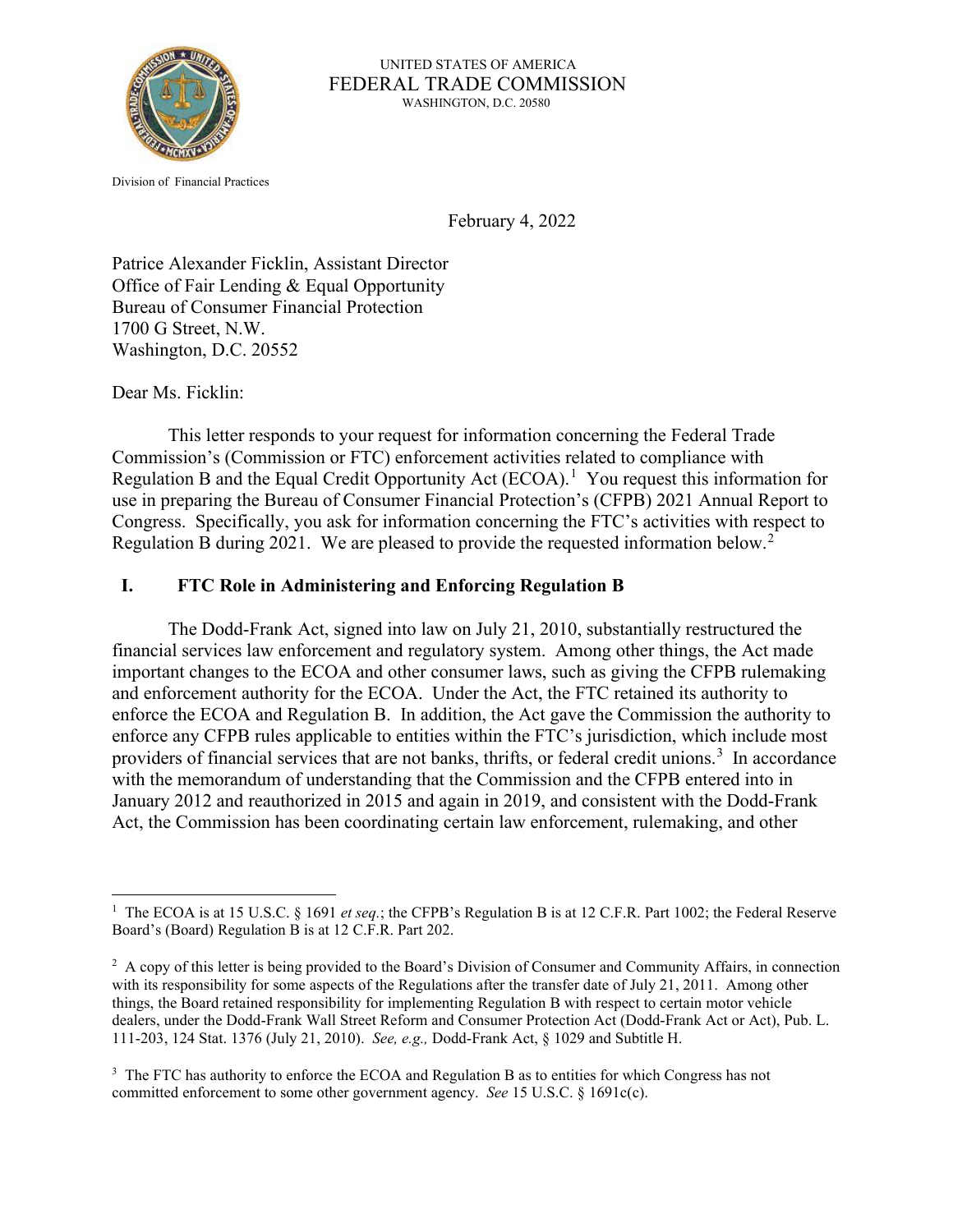activities with the CFPB.<sup>[4](#page-1-0)</sup>

## **II. Regulation B (the ECOA)**

In 2021, the FTC engaged in enforcement as well as research and policy development related to the ECOA. Further, the Commission provided the public with business and consumer education materials to promote business compliance with the law and to help consumers protect themselves from noncompliant businesses. This letter provides information regarding some of the FTC's enforcement, research and policy development, and educational initiatives.<sup>[5](#page-1-1)</sup>

## **A. Fair Lending: Enforcement**

In 2021, the FTC joined the CFPB, the U.S. Department of Justice (USDOJ), and the Federal Reserve Board in an amicus curiae brief filed with the U.S. Court of Appeals for the Seventh Circuit in *John Fralish v. Bank of America*, an action by a consumer alleging violations of the ECOA, addressing whether the Act's protections apply to individuals and businesses not only while they are requesting credit but also after they have received credit.<sup>[6](#page-1-2)</sup> The agencies disagreed with the district court's dismissal of the consumer's ECOA action and filed the amicus brief on behalf of the applicant.<sup>[7](#page-1-3)</sup> The agencies argued that the ECOA's protections do not end the moment an extension of credit begins, and that the ECOA and Regulation B "establish that 'applicants' they protect include both those currently seeking credit and those who previously sought and have since received credit."<sup>[8](#page-1-4)</sup> The brief also argues that the ECOA's implementing Regulation B has, for the 46 years that the ECOA has been in effect, "made explicit through its definition of 'applicant' that the law protects those who have applied for and received credit."<sup>[9](#page-1-5)</sup>

<span id="page-1-1"></span> $5$  Your letter also asks for specific data regarding compliance examinations, including the extent of compliance, number of entities examined, and compliance challenges experienced by entities subject to the FTC's jurisdiction. The Commission does not conduct compliance examinations or collect compliance-related data concerning the nonbank entities within its jurisdiction. As a result, this letter does not provide this information.

<span id="page-1-2"></span><sup>6</sup> *See* Brief of Amici Curiae Consumer Financial Protection Bureau, Department of Justice, Board of Governors of the Federal Reserve System, and Federal Trade Commission in Support of Appellant and Reversal, Nos. 21-2846 (L), 21-2999 (7th Cir. Dec. 16, 2021) (Amicus Brief), *John Fralish v. Bank of America*, Nos. 21-2846 (7th Cir. Oct. 12, 2021) (Appeal Docketed), *available at* https://www.ftc.gov/policy/advocacy/amicus-briefs/2021/12/fralish-vbank-america-na. *See* also FTC, Press Release, *FTC Joins Amicus Brief in John Fralish v. Bank of America*, (Dec. 17, 2021) (Amicus Brief Press Release), *available at* https://www.ftc.gov/news-events/press-releases/2021/12/ftcjoins-amicus-brief-john-fralish-v-bank-america.

<span id="page-1-3"></span><sup>7</sup> *See generally id.*

<span id="page-1-4"></span><sup>8</sup> *See supra* note 6, Amicus Brief at 10.

<span id="page-1-5"></span><sup>9</sup> See supra note 6, Amicus Brief at 11. The Commission joined the CFPB in addressing the definition of "applicant" in another amicus brief filed jointly with the CFPB a year ago, but that case settled. In the current brief,

<span id="page-1-0"></span><sup>4</sup> *See* FTC, Press Releases, *Federal Trade Commission, Consumer Financial Protection Bureau Pledge to Work Together to Protect Consumers* (Jan. 23, 2012), *available at* https://www.ftc.gov/opa/2012/01/ftccfpb.shtm, and *FTC, CFPB Reauthorize Memorandum of Understanding* (Mar. 12, 2015), *available at* https://www.ftc.gov/newsevents/press-releases/2015/03/ftc-cfpb-reauthorize-memorandum-understanding; *see also FTC and CFPB Reauthorize Memorandum of Understanding* (Feb. 26, 2019), *available at* https://www.ftc.gov/news-events/pressreleases/2019/02/ftc-cfpb-reauthorize-memorandum-understanding, and Dodd-Frank Act, § 1024.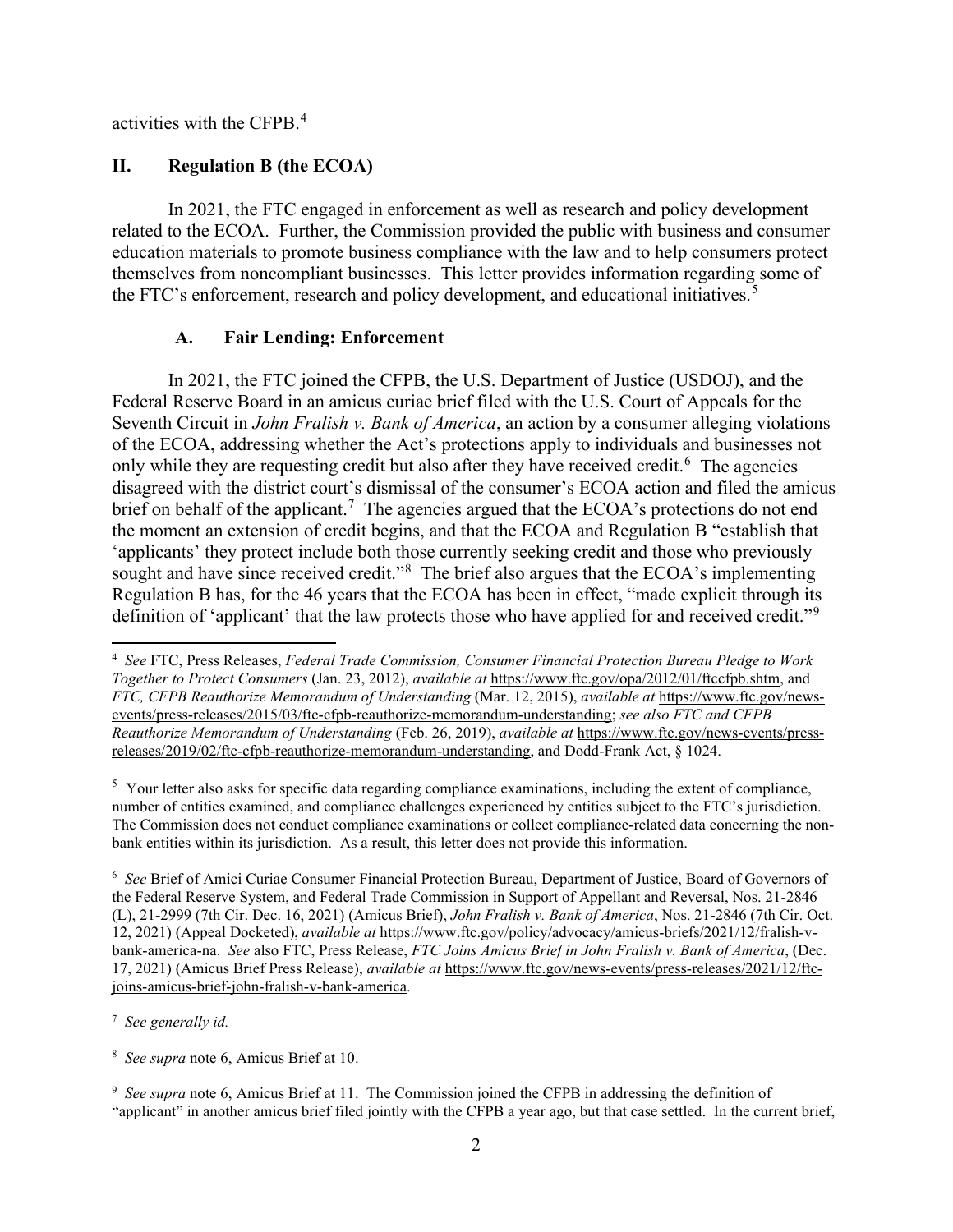This matter is pending in the Court of Appeals for the Seventh Circuit.

## **B. Fair Lending: Research and Policy Development**

## **1. Serving Communities of Color Staff Report**

In 2021, the FTC published new research in a staff report showing a number of key differences in the way that fraud and other consumer problems affect communities of color, from the types of problems reported to the methods used to pay scammers.<sup>10</sup> The report highlighted the FTC's law enforcement and outreach work addressing consumer protection issues facing these communities in addition to the newly published research. Among other things, the report noted *Bronx Honda*, in which the FTC alleged that the company and its general manager discriminated against Black and Latino car buyers, and violated the ECOA when arranging financing for customers by charging the average Black and Latino borrowers about \$163 and \$2[11](#page-2-1) more in interest, respectively, than similarly-situated non-Latino White borrowers.<sup>11</sup> The report also addressed FTC advocacy work to help protect communities of color in credit transactions, including a comment to the CFPB on the disparate impact standard under the ECOA and Regulation B, and the credit needs of small businesses, including those that are minority-owned, and the joint amicus brief filed with the CFPB in *TeWinkle v. Capital One, N.A.*, arguing that the term "applicants" in the ECOA applies to those currently seeking credit as well as those who sought and have received credit.<sup>[12](#page-2-2)</sup> Among the studies addressed in the report was an examination of the differences in reports received by the FTC from consumers who live in majority Black and Latino communities compared to those who live in majority White communities.[13](#page-2-3)

# **2. The ECOA in the Military Area**

In 2021, the FTC's Military Task Force, comprised of a cross-section of agency representatives, continued work on military consumer protection issues.<sup>[14](#page-2-4)</sup> The Task Force is part

the agencies again argue for a federal appellate court to adopt the correct interpretation of "applicant." *See supra*  note 6, Amicus Brief Press Release.

<span id="page-2-0"></span><sup>10</sup> *See* FTC, Serving Communities of Color: A Staff Report on the FTC's Efforts to Address Fraud and Consumer Issues Affecting Communities of Color (Oct. 2021) (Staff Report), *available at* 

https://www.ftc.gov/system/files/documents/reports/serving-communities-color-staff-report-federal-tradecommissions-efforts-address-fraud-consumer/ftc-communities-color-report\_oct\_2021-508-v2.pdf. *See also* FTC Press Release, *New FTC Staff Report Outlines Impact of Fraud on Communities of Color* (Oct. 15, 2021), *available at* https://www.ftc.gov/news-events/press-releases/2021/10/new-ftc-staff-report-outlines-impact-fraud-communitiescolor.

<span id="page-2-1"></span><sup>11</sup> *See id.,* Staff Report at 7-8. *See also FTC v. Liberty Chevrolet*, No. 1:20-cv-03945 (S.D.N.Y. filed May 21, 2020).

<span id="page-2-2"></span><sup>12</sup> *See supra* note 10, Staff Report at 39-40.

<span id="page-2-3"></span><sup>13</sup> *See supra* note 10, Staff Report at 41-46.

<span id="page-2-4"></span><sup>14</sup> S*ee generally* FTC, *Military Task Force, available at* https://www.ftc.gov/policy/advocacy/military-task-force.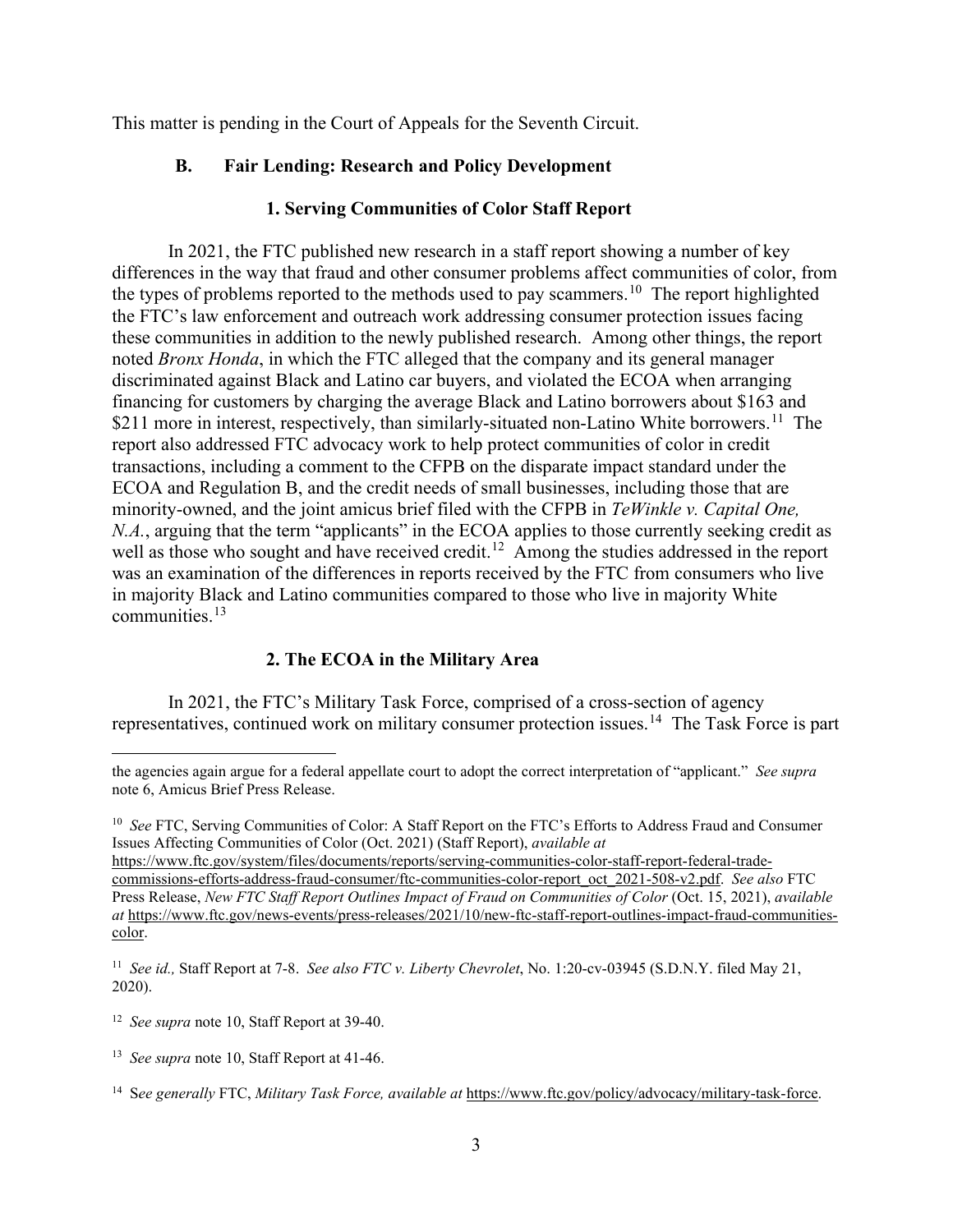of the agency's ongoing collaborative effort to provide resources for military consumers and is aimed at identifying their needs and developing initiatives to empower servicemembers, veterans, and their families, including through law enforcement actions. Additional information concerning FTC initiatives to assist military consumers is included below.

The FTC staff is a liaison to the American Bar Association's Standing Committee on Legal Assistance for Military Personnel (ABA LAMP). The ABA LAMP Committee supports initiatives to deliver legal assistance and services to servicemembers, veterans, and their families. For example, during ABA LAMP trainings and meetings, FTC staff addressed issues related to military consumers' (and other consumers') rights to various types of notifications as applicants for credit, including for adverse action, and information about the anti-discrimination provisions, in the ECOA and Regulation B.

### **3. Interagency Task Forces on Fair Lending**

The FTC continues to serve as a member of the Interagency Task Force on Fair Lending, a joint undertaking with the CFPB, the USDOJ, the Department of Housing and Urban Development (HUD), and the federal banking regulatory agencies. Task Force members meet regularly to share information and discuss policy issues.

In 2021 the FTC also continued its participation in the Interagency Fair Lending Methodologies Working Group. The FTC staff, along with the staff of the CFPB, the Federal Housing Finance Agency, the HUD, the USDOJ, and the federal banking agencies, coordinate and share information on analytical methodologies used in enforcement of and supervision for compliance with fair lending laws, including the ECOA, among others.

#### **C. Fair Lending: Consumer and Business Education**

In 2021, the Commission engaged in efforts to provide education on significant issues to which Regulation B pertains. The Commission issued a blog post for consumers providing highlights of its Staff Report, discussed above.<sup>[15](#page-3-0)</sup> The blog post noted that the report summarizes the past five years of the FTC's efforts to address, understand, and educate people about consumer issues that have a disproportionately negative impact on communities of color, and its commitment to continue this important work. The blog post also provided examples of FTC research showing that people in communities of color experience fraud and consumer problems in unique ways.

The Commission also released two blog posts for businesses that provided guidance on issues pertaining to discrimination and potential bias affecting legally protected classes. One blog post noted that equal access to credit based on non-discriminatory criteria is an essential

<span id="page-3-0"></span><sup>15</sup> *See* Rosario Mendez, *New report: Serving Communities of Color*, FTC BUREAU OF CONSUMER PROTECTION BLOG (Oct. 15, 2021), https://www.consumer.ftc.gov/blog/2021/10/new-report-serving-communities-color. *See also supra*  note 10.